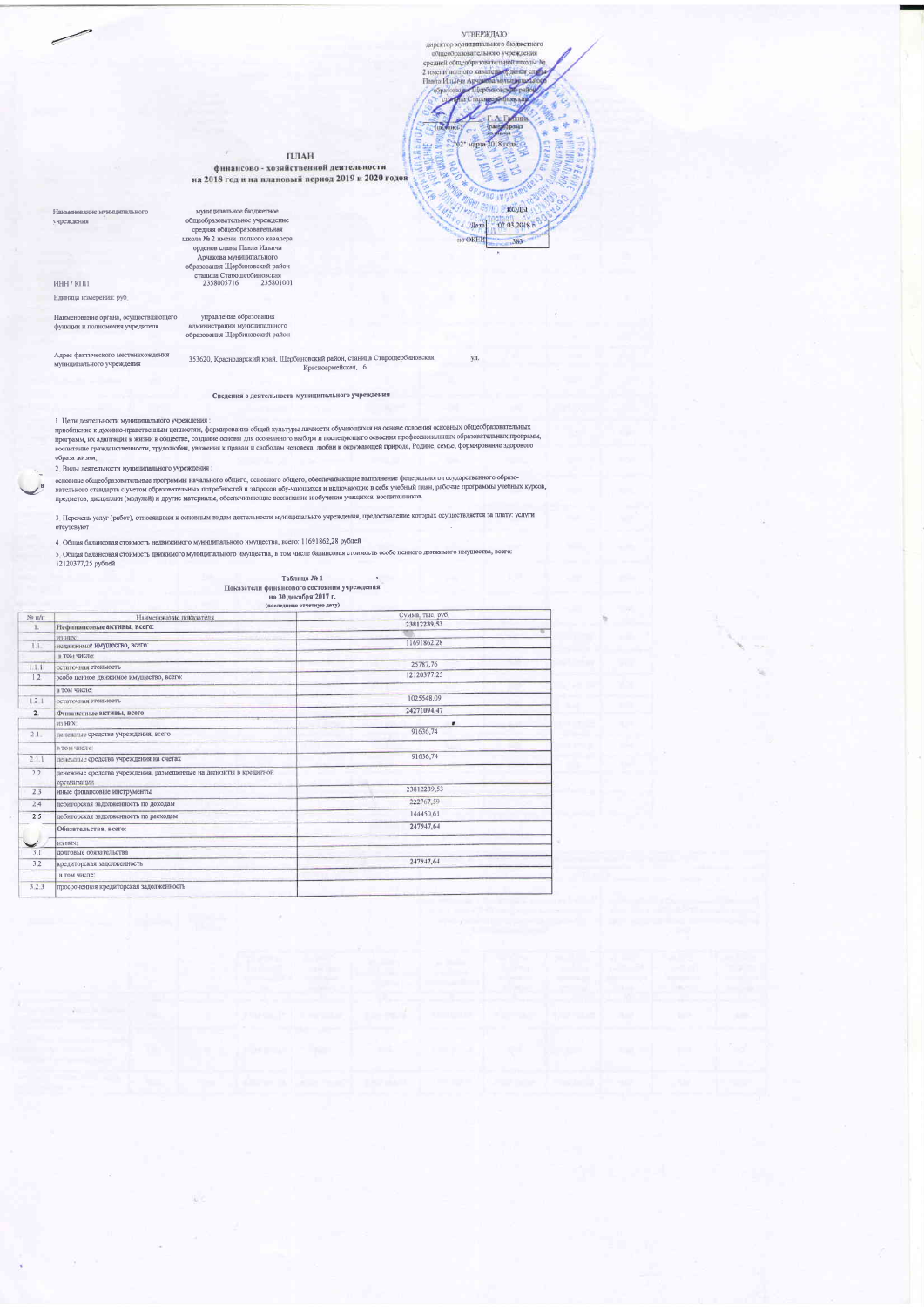|                                                                                                                                                 |                |                                                                 |                                                                                                      | на 02 марта 2018 г.                                                                                         | Показатели по поступлениям и выплатам учреждения                                                                               |                                                         |                                                          |                |                                                                                                                                      |
|-------------------------------------------------------------------------------------------------------------------------------------------------|----------------|-----------------------------------------------------------------|------------------------------------------------------------------------------------------------------|-------------------------------------------------------------------------------------------------------------|--------------------------------------------------------------------------------------------------------------------------------|---------------------------------------------------------|----------------------------------------------------------|----------------|--------------------------------------------------------------------------------------------------------------------------------------|
|                                                                                                                                                 |                |                                                                 |                                                                                                      |                                                                                                             |                                                                                                                                |                                                         |                                                          |                |                                                                                                                                      |
|                                                                                                                                                 |                |                                                                 | Объем финансовго обеспечения, руб. (с точностью до двух знаков после запятой - 0,00)<br>в том числе: |                                                                                                             |                                                                                                                                |                                                         |                                                          |                |                                                                                                                                      |
| лименование показателя                                                                                                                          | Код строки     | Код по<br>бюджетной<br>классификации<br>Российской<br>Федерации | Bcero                                                                                                | субсилия на<br>финансовое<br>обеспечение<br>выполнения<br>муниципального<br>залания, из<br>местного бюджета | субсидии,<br>Предоставляемые в<br>соответствии с<br>абзацем вторым<br>пункта 1 статьи 78,1<br>Бюджетного кодекса<br>Российской | субсилии на<br>осуществление<br>капитальных<br>вложений | средства<br>обязательного<br>медицинского<br>страхования | всего          | поступления от оказания услуг<br>(выполнения работ) на платной<br>основе и от иной приносящей<br>доход деятельности<br>из них гранты |
|                                                                                                                                                 | $\overline{2}$ | $\sqrt{3}$                                                      | $\overline{4}$                                                                                       | $\mathfrak{s}$                                                                                              | Федерации<br>6                                                                                                                 | $\tau$                                                  | 8                                                        | $\overline{9}$ | 10                                                                                                                                   |
| Поступления от доходов, всего:                                                                                                                  | 100            | $\mathbf x$                                                     | 29 470 122,98                                                                                        | 25 951 091,01                                                                                               | 1421854,97                                                                                                                     | 0,00                                                    | $_{0,00}$                                                | 2 097 177,00   | 0,00                                                                                                                                 |
| в том числе: доходы от<br>собственности                                                                                                         | 110            | 120                                                             | 0,00                                                                                                 | X                                                                                                           | X                                                                                                                              | X                                                       | $\mathbf x$                                              | 0,00           | X                                                                                                                                    |
| доходы от оказания услуг, работ                                                                                                                 | 120            | 130                                                             | 28 048 268,01                                                                                        | 25 951 091,01                                                                                               | X                                                                                                                              | $\mathbf X$                                             | 0,00                                                     | 2 097 177,00   | 0,00                                                                                                                                 |
| 10ходы от штрафов, пеней, иных<br>сумм принудительного изъятия                                                                                  | 130            | 140                                                             | 0,00                                                                                                 | $\mathbf x$                                                                                                 | $\mathbf X$                                                                                                                    | $\mathbf x$                                             | X                                                        | 0,00           | $\mathbf x$                                                                                                                          |
| ое изозмездные поступления от<br>нанациональных организаций,<br>правительств иностранных<br>государств, международных<br>финансовых организаций | 140            | 152                                                             | 0,00                                                                                                 | $\mathbf X$                                                                                                 | X                                                                                                                              | Х                                                       | X                                                        | 0,00           | X                                                                                                                                    |
| нные субсидии, предоставленные<br>из бюджета                                                                                                    | 150            | 180                                                             | 1421854,97                                                                                           | X                                                                                                           | 1421854,97                                                                                                                     | 0.00                                                    | $\mathbf X$                                              | X              | X                                                                                                                                    |
| прочие доходы                                                                                                                                   | 160            | 180                                                             | 0,00                                                                                                 | X                                                                                                           | X                                                                                                                              | $\mathbf X$                                             | $\boldsymbol{\mathsf{X}}$                                | 0,00           | 0,00                                                                                                                                 |
| лоходы от операций с активами                                                                                                                   | 180            | $\mathbf X$                                                     | 0.00                                                                                                 | X                                                                                                           | X                                                                                                                              | $\mathbf x$                                             | X                                                        | 0,00           | $\mathbf X$                                                                                                                          |
| Выплаты по расходам, всего:                                                                                                                     | 200            | $\mathbf x$                                                     | 29 470 122,98                                                                                        | 25 951 091,01                                                                                               | 1421854,97                                                                                                                     | 0,00                                                    | 0,00                                                     | 2 097 177,00   | 0,00                                                                                                                                 |
| в том числе на: выплаты<br>персоналу всего:                                                                                                     | 210            | 110                                                             | 23 351 465,05                                                                                        | 22 973 735,27                                                                                               | 377 729,78                                                                                                                     | 0,00                                                    | 0,00                                                     | 0,00           | 0,00                                                                                                                                 |
| <b>R3 HBX</b><br>оплата труда и начисления на<br>вы эти по оплате труда                                                                         | 211            | 111<br>119                                                      | 22 967 607,49                                                                                        | 22 961 010,64                                                                                               | 6 596,85                                                                                                                       | 0,00                                                    | 0,00                                                     | 0,00           | 0,00                                                                                                                                 |
| выплаты персоналу, кроме<br>оплаты труда                                                                                                        | 212            | 112                                                             | 383 857,56                                                                                           | 12 724,63                                                                                                   | 371 132.93                                                                                                                     | 0,00                                                    | 0,00                                                     | 0,00           | 0,00                                                                                                                                 |
| социальные и иные выплаты<br>населению, всего                                                                                                   | 220            | 300                                                             | 0,00                                                                                                 | 0,00                                                                                                        | 0.00                                                                                                                           | 0.00                                                    | 0,00                                                     | 0,00           | 0.00                                                                                                                                 |
| <b>ITS HHA</b><br>уплату налогов, сборов и иных<br>платежей, всего                                                                              | 230            | 850                                                             | 136 321,66                                                                                           | 136 321,66                                                                                                  | 0.00                                                                                                                           | 0,00                                                    | 0,00                                                     | 0,00           | 0,00                                                                                                                                 |
| <b>IB HHX</b><br>безвозмездные перечесления<br>организациям                                                                                     | 240            | 860                                                             | 0,00                                                                                                 | 0,00                                                                                                        | 0,00                                                                                                                           | 0,00                                                    | 0,00                                                     | 0,00           | 0.00                                                                                                                                 |
| прочие расходы (кроме расходов<br>на закупку товаров, работ, услуг)                                                                             | 250            | 830<br>880                                                      | 0,00                                                                                                 | 0,00                                                                                                        | 0,00                                                                                                                           | 0,00                                                    | 0,00                                                     | 0,00           | 0,00                                                                                                                                 |
| расходы на закупку товаров,<br>работ, услуг, всего                                                                                              | 260            | X                                                               | 5 982 336,27                                                                                         | 2841034,08                                                                                                  | 1 044 125,19                                                                                                                   | 0,00                                                    | 0,00                                                     | 2 097 177,00   | 0,00                                                                                                                                 |
| Поступление финансовых<br>активов, всего:                                                                                                       | 300            | $\mathbb X$                                                     | 29 470 122,98                                                                                        | 25 951 091,01                                                                                               | 1421854,97                                                                                                                     | 0,00                                                    | $_{0,00}$                                                | 2 097 177,00   | 0,00                                                                                                                                 |
| из них: увеличение остатков<br>средств                                                                                                          | 310            |                                                                 | 29 470 122,98                                                                                        | 25 951 091,01                                                                                               | 1421854,97                                                                                                                     | 0,00                                                    | 0,00                                                     | 2 097 177,00   | 0,00                                                                                                                                 |
| прочие поступления                                                                                                                              | 320            |                                                                 | 0,00                                                                                                 | 0,00                                                                                                        | 0,00                                                                                                                           | 0,00                                                    | 0,00                                                     | 0,00           | 0,00                                                                                                                                 |
| Выбытие финансовых активов,<br>нсего                                                                                                            | 400            |                                                                 | 29 470 122,98                                                                                        | 25 951 091,01                                                                                               | 1421854,97                                                                                                                     | 0,00                                                    | 0,00                                                     | 2 097 177,00   | 0,00                                                                                                                                 |
| из них: уменьшение остатков<br>средств                                                                                                          | 410            |                                                                 | 29 470 122,98                                                                                        | 25 951 091,01                                                                                               | 1421854,97                                                                                                                     | 0.00                                                    | 0,00                                                     | 2 097 177,00   | 0,00                                                                                                                                 |
| прочие выбытия                                                                                                                                  | 420            |                                                                 | 0,00                                                                                                 | 0,00                                                                                                        | 0,00                                                                                                                           | 0,00                                                    | 0,00                                                     | 0,00           | 0,00                                                                                                                                 |
| Остаток средств на начало года                                                                                                                  | 500            | $\mathbf X$                                                     | 0,00                                                                                                 |                                                                                                             |                                                                                                                                |                                                         |                                                          |                |                                                                                                                                      |
| Остаток средств на конец года                                                                                                                   | 600            | $\mathbb X$                                                     | 0,00                                                                                                 |                                                                                                             |                                                                                                                                |                                                         |                                                          |                |                                                                                                                                      |

## .<br>Таблица № 2

.<br> Показатели выплат по расходам на закупку товаров, работ, услуг учреждения на 02 марта 2018 г.

|                                                                                           |            |                       |                                                                                                                                                                                                                                                                                                                           |                                                | Сумма выплат по расходам на закупку товаров, работ и услуг, руб. (с точностью до двух знаков после запятой - 0,00) |                                           |                                                |                                                |                                              |                                     |                                     |
|-------------------------------------------------------------------------------------------|------------|-----------------------|---------------------------------------------------------------------------------------------------------------------------------------------------------------------------------------------------------------------------------------------------------------------------------------------------------------------------|------------------------------------------------|--------------------------------------------------------------------------------------------------------------------|-------------------------------------------|------------------------------------------------|------------------------------------------------|----------------------------------------------|-------------------------------------|-------------------------------------|
|                                                                                           |            |                       | всего на закупки                                                                                                                                                                                                                                                                                                          |                                                | в том числе:                                                                                                       |                                           |                                                |                                                |                                              |                                     |                                     |
| Наименование показателя                                                                   | Код строки | Год начала<br>закупки | в соответствии с Федеральным законом от 5 апреля<br>в соответствии с Федеральным законом от 18<br>2013 г. №44-ФЗ "О контрактной системе в сфере<br>июля 2011 г. №223-ФЗ "О закупках товаров,<br>закупок товаров, работ, услуг для обеспечения<br>работ, услуг отдельных видами юридических<br>муниципальных нужд"<br>лиц" |                                                |                                                                                                                    |                                           |                                                |                                                |                                              |                                     |                                     |
|                                                                                           |            |                       | на 2018 г.<br>очередной<br>финансовый<br>ГОД                                                                                                                                                                                                                                                                              | на 2019 г.<br>1-ый год<br>планового<br>периола | на 2020 г.<br>2-ой год планового<br>периода                                                                        | на 2018 г.<br>очередной<br>финансовый год | на 2019 г.<br>1-ый год<br>планового<br>периода | на 2020 г.<br>2-ой год<br>планового<br>пернода | на 2018 г.<br>очередной<br>финансовый<br>год | на 2019 г.<br>1-ый год<br>планового | на 2020 г.<br>2-ой год<br>планового |
|                                                                                           |            |                       |                                                                                                                                                                                                                                                                                                                           |                                                | 61                                                                                                                 |                                           |                                                | $\Omega$                                       |                                              | периода                             | периода                             |
| Выплаты по расходам на закупку<br>товаров, работ, услуг всего:                            | 0001       | $\mathbf x$           | 5 982 336.27                                                                                                                                                                                                                                                                                                              | 5 359 710,45                                   | 5 360 556,45                                                                                                       | 5 982 336.27                              | 5 359 710,45                                   | 5 360 556,45                                   | $10^{\circ}$<br>0.00                         | 11<br>0,00                          | 12<br>0,00                          |
| в том числе: на оплату контрактов<br>заключенных до начала<br>очередного финансового года | 1001       | X                     | 1 311 267.54                                                                                                                                                                                                                                                                                                              | 0,00                                           | 0,00                                                                                                               | 1 3 1 1 2 6 7 , 5 4                       | 0.00                                           | 0,00                                           | 0,00                                         | 0.00                                | 0,00                                |
| на закупку товаров работ, услуг<br>по году начала закупки                                 | 2001       | 2018                  | 4671068,73                                                                                                                                                                                                                                                                                                                | 5 359 710.45                                   | 5 360 556,45                                                                                                       | 4671068.73                                | 5 359 710.45                                   | 5 360 556.45                                   | 0.00                                         | 0.00                                | 0.00                                |